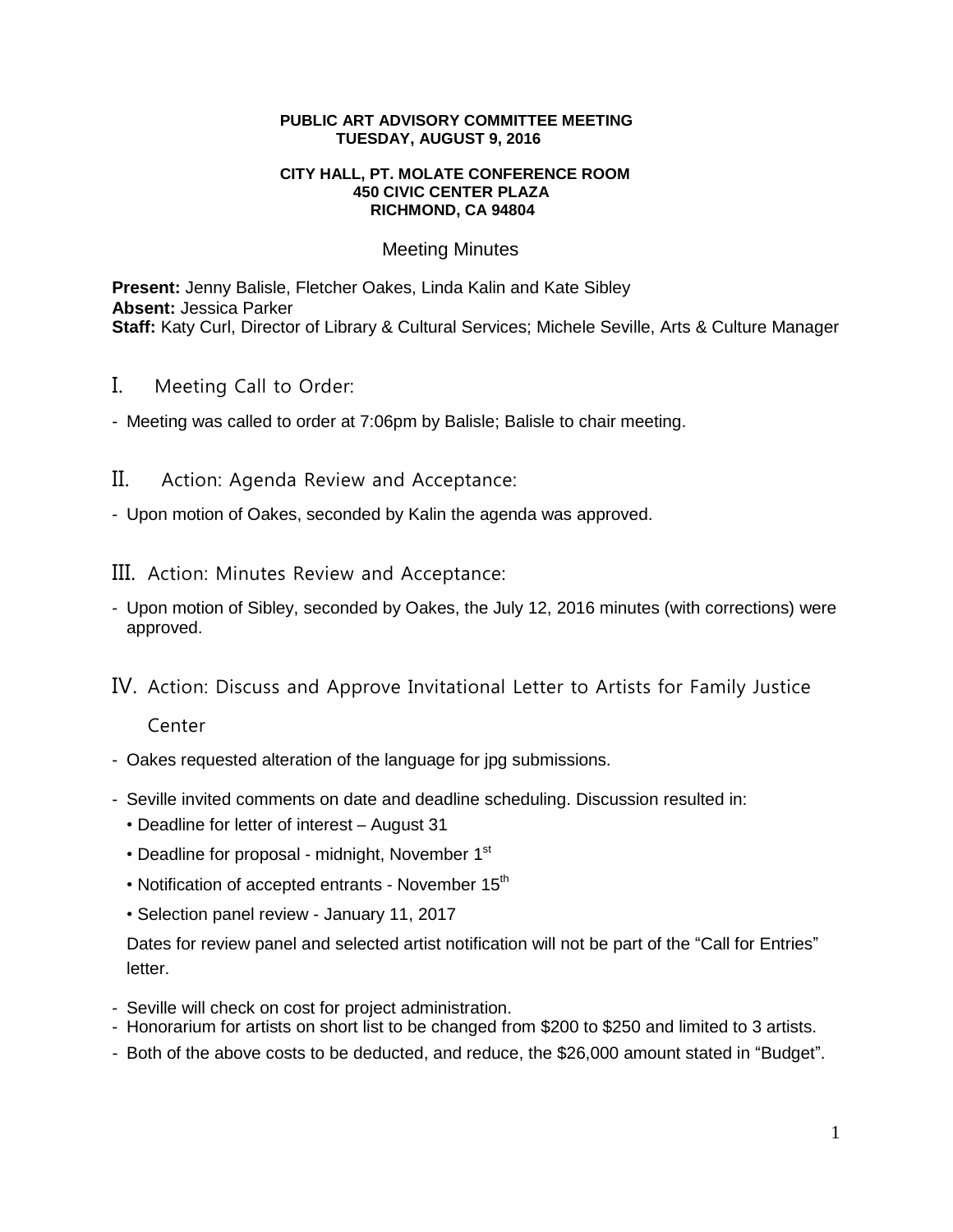- A larger photo of the Family Justice Center will be acquired and included with the building jpgs sent to artists.
- New document with changes was approved by Sibley, seconded by Oakes. Sibley to work with staff to rewrite.
- V. Action: Discussion/Vote on Edits to Richmond's Private Percent for Art Reso-

lution (All)

- Sibley had made small changes to 'Purpose' section and distributed an amended document.
- Additional corrections were discussed, including the elimination of p1, Section 1 Amendment of Article XV, as our document will be an Ordinance rather than an Amendment.
- Curl advised shortening the language in the ordinance and moving explanatory language to an attached resolution to avoid difficulties of making changes to the municipal code in the future.
- Curl suggested more input and information from staff and City Council before exact wording of ordinance is fully developed. This would involve the following:
	- 1. Staff meeting with planning department to answer questions and facilitate discussion.
	- 2. Presentation or Study Session with City Council for education and update on progress.
	- 3. Coordinate with legal department on ordinance language

**Action by Sibley** to direct staff to work with Director of Library and Cultural Services to meet with staff to gather information and bring together a brief history for presentation. Sibley also asked to be on record stating that she would like Michele Seville involved as much as possible in all discussions.

Seville clarified that money generated from this percent for ordinance was not to be viewed as a substitution for City funded art programs (such as NPA grants) and asked that this be made clear in all future staff meetings.

**Action** was seconded and passed.

VI. Review of NPA Projects by Liaisons (Oakes, Balisle, Kalin)

- Oaks
	- S. F. Mime Troupe: Done
	- Freedom's Expressions: timing for opening moved to 5:30. Oakes to clarify.
- Balisle/Kalin
	- Scribbler Artist: Done

Tatiana Ortiz working on additional grants for other projects.

• Inner Peace Mural: Mural completed. Installation possibly August  $20<sup>th</sup>$ . Dedication TBA